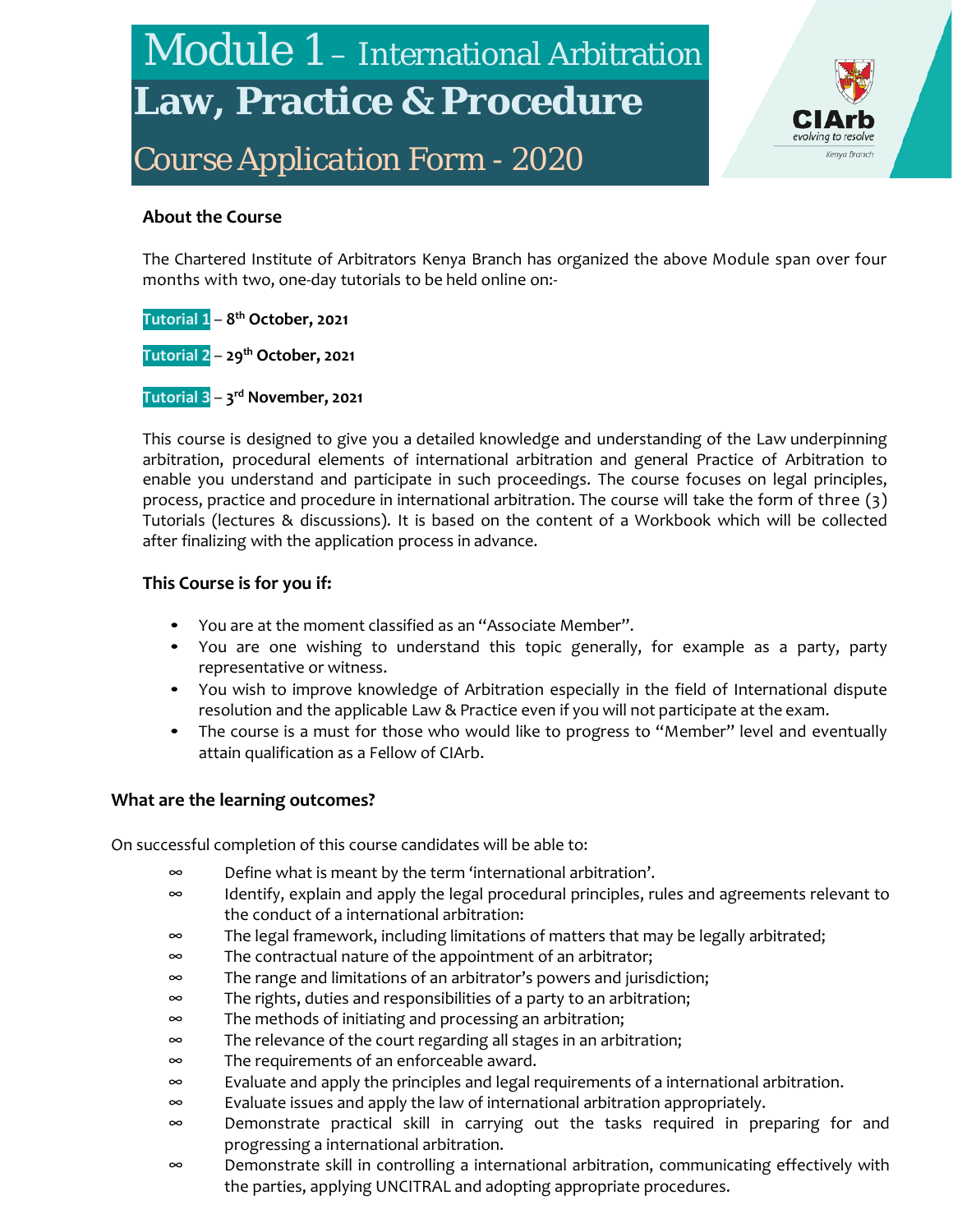#### **The Course content**

- $\blacktriangle$  Dispute Resolution Processes An Overview
- $\blacktriangle$  A History of Arbitration
- $\blacktriangle$  The Three Pillars of International Arbitration
- ▲ Growing Global Harmonisation and Differing Statutory Approaches
- $\blacktriangle$  Choices Available to Parties
- $\blacktriangle$  The Arbitration Agreement and Commencement
- $\blacktriangle$  Appointing an Arbitral Tribunal
- $\blacktriangle$  The Arbitral Tribunal: Independence and Impartiality
- The Arbitral Tribunal: Jurisdiction and Powers
- The Arbitral Tribunal: Duties and Procedural Choices
- ▲ Procedures: Pleadings, Documents and Evidence
- $\blacktriangle$  Procedures: Applications to the Tribunal
- $\blacktriangle$  Procedures: The Hearing
- ▲ Remedies, Costs, Interest & Currency
- $\blacktriangle$  Awards
- $\blacktriangle$  The Role of the State Court

#### **Course Assessment**

Assessment of this module is by a three  $(3)$  – hour written closed-book examination, contributing 100% to overall marks respectively. In order to pass, you will be required to achieve 55% in the examination. Due to the current COVID pandemic protocals, the examination will be held virtually over a 48 hour period on "At Home – Learn ADR Platform" the pass mark under this examination format is 65%.

Successful candidates :-

- will be awarded an Advanced Certificate
- Will be eligible to apply for Member grade of CIArb, and take advantage of a range of educational and professional benefits
- May progress onto Module 2 or 3 of the International Arbitration pathway.

#### **Tutorial and Examination Fees**

Tutorials fee is **Kshs 44,500/=** which includes the course materials, and Examination fee is Great Britain One Hundred Seventy Eight Pounds Only (£178) payable through the Institute s Pounds account. The fee can also be paid by installments provided the first installment of Kshs 20,000/ is received on or before the closing date of Friday 17<sup>th</sup> September, 2021 and the balance **paid in full before Friday 22<sup>nd</sup> October, 2021.** Extra cost for postage or delivery of the materials before course commencement will be borne by the participants.

This being a membership course, participants will be required to have regularized their membership before registering the course. The Examination will be based on UNCITRAL.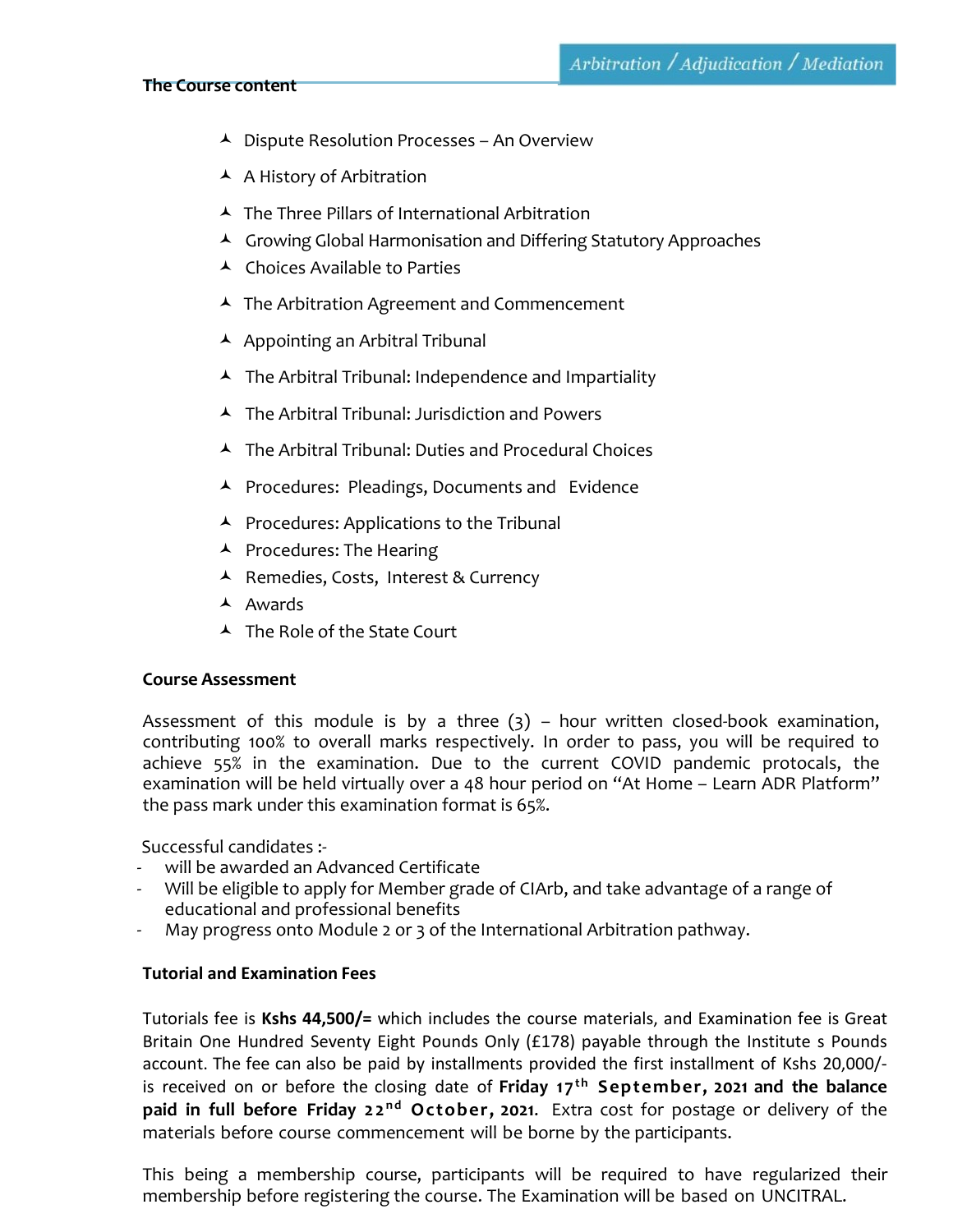#### **Materials**

Course materials will be available for collection or delivery at candidates cost or upon payment of the course fees. All participants will be expected to have the UNCITRAL Model Law.

#### **MEMBERSHIP REQUIREMENT**

*Please note that under the pathways to fellowship, all subsequent assessments are membership examinations. Thus, ALL applicants are expected to have regularised their membership with the Chartered Institute of Arbitrators.*

#### **Applications**

Application forms can be obtained from Chartered Institute of Arbitrators (Kenya Branch) office or from our website www.ciarbkenya.org.

Application forms together with the requisite course fee must be submitted on or before **Friday 17<sup>th</sup> September, 2021** to the following address: -

The Education & Programs Manager Chartered Institute of Arbitrators (Kenya Branch) Nicholson Drive, Off Ngong Road P. O. Box 50163 - 00200, NAIROBI [Info@ciarbkenya.org](mailto:Info@ciarbkenya.org)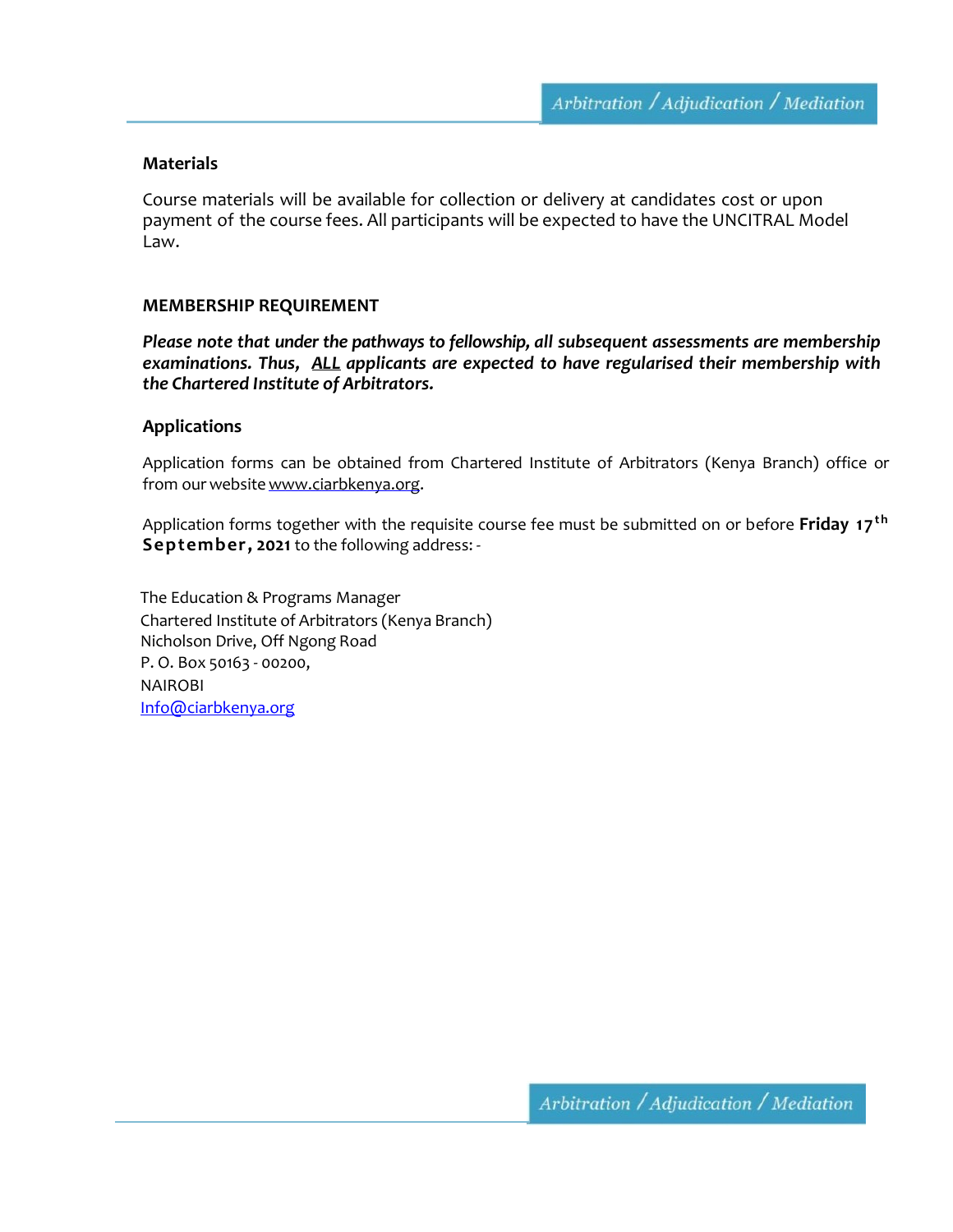## **MODULE 1** – INTERNATIONAL ARBITRATION

LAW, PRACTICE & PROCEDURE **2021**

### **REGISTRATION FORM**

**Please complete all sections in BLOCK CAPITALS and return your completed form to:**

CIArb Education & Programs Manager, Chartered Institute of Arbitrators Nicholson Court, Nicholson Drive, off Ngong Road P.O. Box 50163 – 00200 NAIROBI **• E** [info@ciarbkenya.org](mailto:info@ciarbkenya.org) • **M** +254 (020) 0722 200496/ 0734 652205

| <b>PERSONAL DETAILS</b>                                                                                                                                                   |                                            |  |  |
|---------------------------------------------------------------------------------------------------------------------------------------------------------------------------|--------------------------------------------|--|--|
| Surname:                                                                                                                                                                  | <b>First Name:</b>                         |  |  |
| <b>Other Names:</b>                                                                                                                                                       | Title:                                     |  |  |
|                                                                                                                                                                           |                                            |  |  |
| <b>Profession/Trade</b>                                                                                                                                                   | Gender:<br>Male<br><b>Female</b>           |  |  |
|                                                                                                                                                                           | Date of Birth:                             |  |  |
| <b>Address:</b>                                                                                                                                                           |                                            |  |  |
|                                                                                                                                                                           |                                            |  |  |
| Postcode:                                                                                                                                                                 | Town:                                      |  |  |
| Physical (Delivery) Address if different from main address (for course materials and results):                                                                            | Country:                                   |  |  |
|                                                                                                                                                                           |                                            |  |  |
| <b>Cell Phone:</b>                                                                                                                                                        | Email:                                     |  |  |
| <b>Employer/Firm/Organisation</b>                                                                                                                                         |                                            |  |  |
|                                                                                                                                                                           |                                            |  |  |
| <b>Bank Transfer</b><br>Deposit / transfer date:  Mpesa confirmation code,                                                                                                |                                            |  |  |
| <b>Cheque / Bank Draft</b>                                                                                                                                                |                                            |  |  |
| Any costs arising out of unpaid or uncleared cheque will be met by the applicant.                                                                                         |                                            |  |  |
|                                                                                                                                                                           |                                            |  |  |
| The Law society of Kenya has accredited this course for Two (2) CLE units. Other participants who wish to apply for<br>CPD in their Professional bodies will be assisted. |                                            |  |  |
| Cancellation charges will STRICTLY apply as follows:                                                                                                                      |                                            |  |  |
| Notice Prior to commencement of event                                                                                                                                     |                                            |  |  |
|                                                                                                                                                                           |                                            |  |  |
| Over Three weeks<br>$\approx$                                                                                                                                             | <b>Cancellation charges</b><br>Full refund |  |  |
| One to two weeks<br>$\approx$                                                                                                                                             | 50 % refund                                |  |  |
| Less than one week<br>$\approx$                                                                                                                                           | No refund                                  |  |  |
| Cancellation notice should be sent to the institute by email to info@ciarbkenya.org or a hard copy letter dropped                                                         |                                            |  |  |
| off at the Institute. Verbal or other forms of cancellation will not apply. A deduction of 10% of Course fees will be                                                     |                                            |  |  |
| made on all participants wishing to defer their training to the next course provided there is not more that two                                                           |                                            |  |  |
| deferments and notice to differ is received at least seven days before the date of the 1 <sup>st</sup> Tutorial.                                                          |                                            |  |  |
| If payment is made by bank transfer/ deposit, this should be made payable to the 'Chartered Institute of                                                                  |                                            |  |  |
| Arbitrators' Commercial Bank of Africa(CBA), Mama Ngina Branch, Account Number: 6435390017. Or                                                                            |                                            |  |  |
| Mpesa Paybill No. 975743 Account No. MOD1INT Pounds paid in on account number 6435390046                                                                                  |                                            |  |  |
| Signature:                                                                                                                                                                | Date:                                      |  |  |
|                                                                                                                                                                           |                                            |  |  |



*Receipt No: Issued documents*